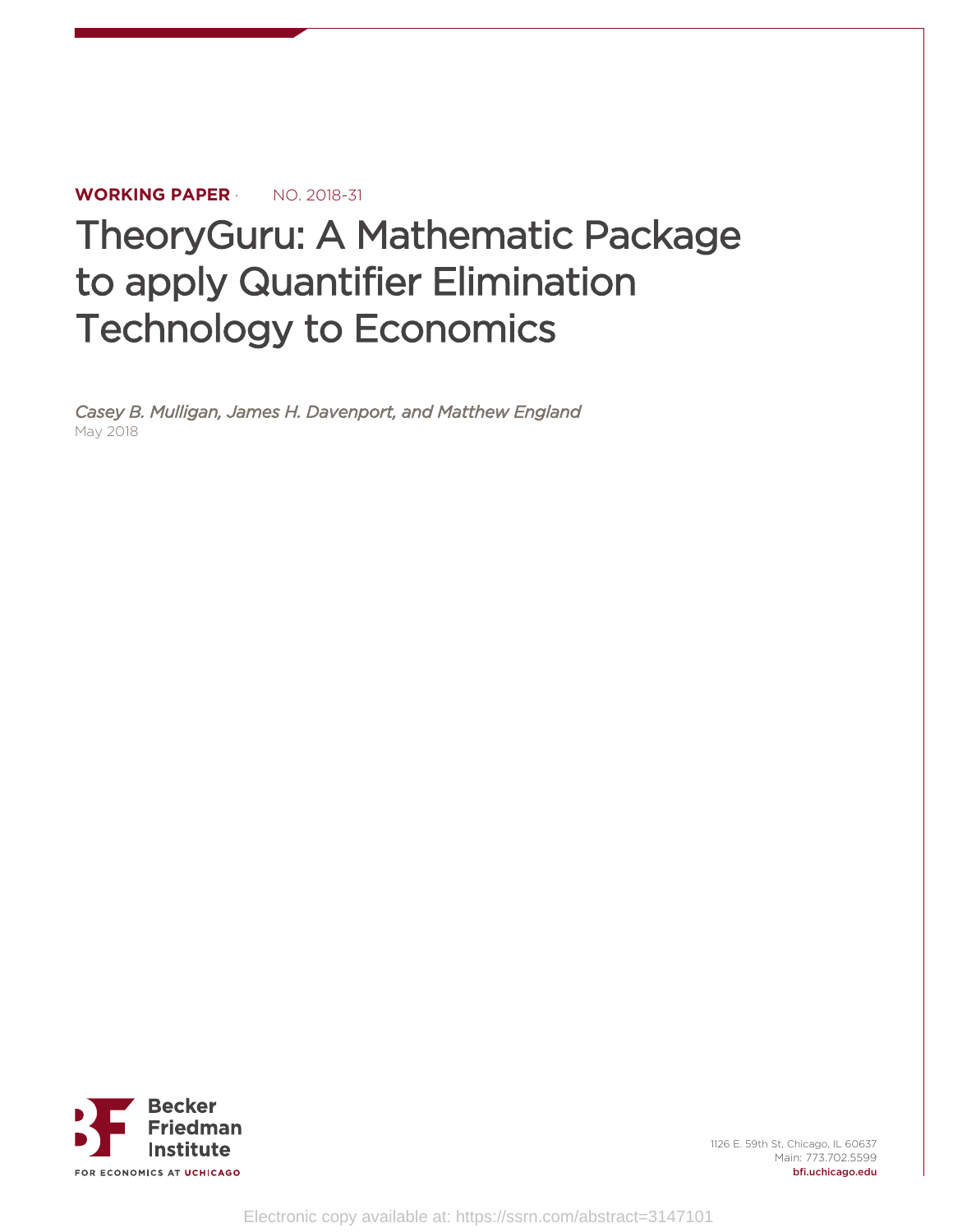# TheoryGuru: A Mathematica Package to apply Quantifier Elimination Technology to Economics

Casey B. Mulligan<sup>1</sup>, James H. Davenport<sup>2</sup>, and Matthew England<sup>3</sup>

<sup>1</sup> University of Chicago, USA c-mulligan@uchicago.edu <sup>2</sup> University of Bath, UK J.H.Davenport@bath.ac.uk <sup>3</sup> Coventry University, UK Matthew.England@coventry.ac.uk

Abstract. We consider the use of Quantifier Elimination (QE) technology for automated reasoning in economics. There is a great body of work considering QE applications in science and engineering but we demonstrate here that it also has use in the social sciences. We explain how many suggested theorems in economics could either be proven, or even have their hypotheses shown to be inconsistent automatically via QE.

However, economists who this technology could benefit are usually unfamiliar with QE, and the use of mathematical software generally. This motivated the development of a Mathematica Package TheoryGuru, whose purpose is to lower the costs of applying QE to economics. We describe the package's functionality and give examples of its use.

Keywords: Quantifier Elimination, Economics Reasoning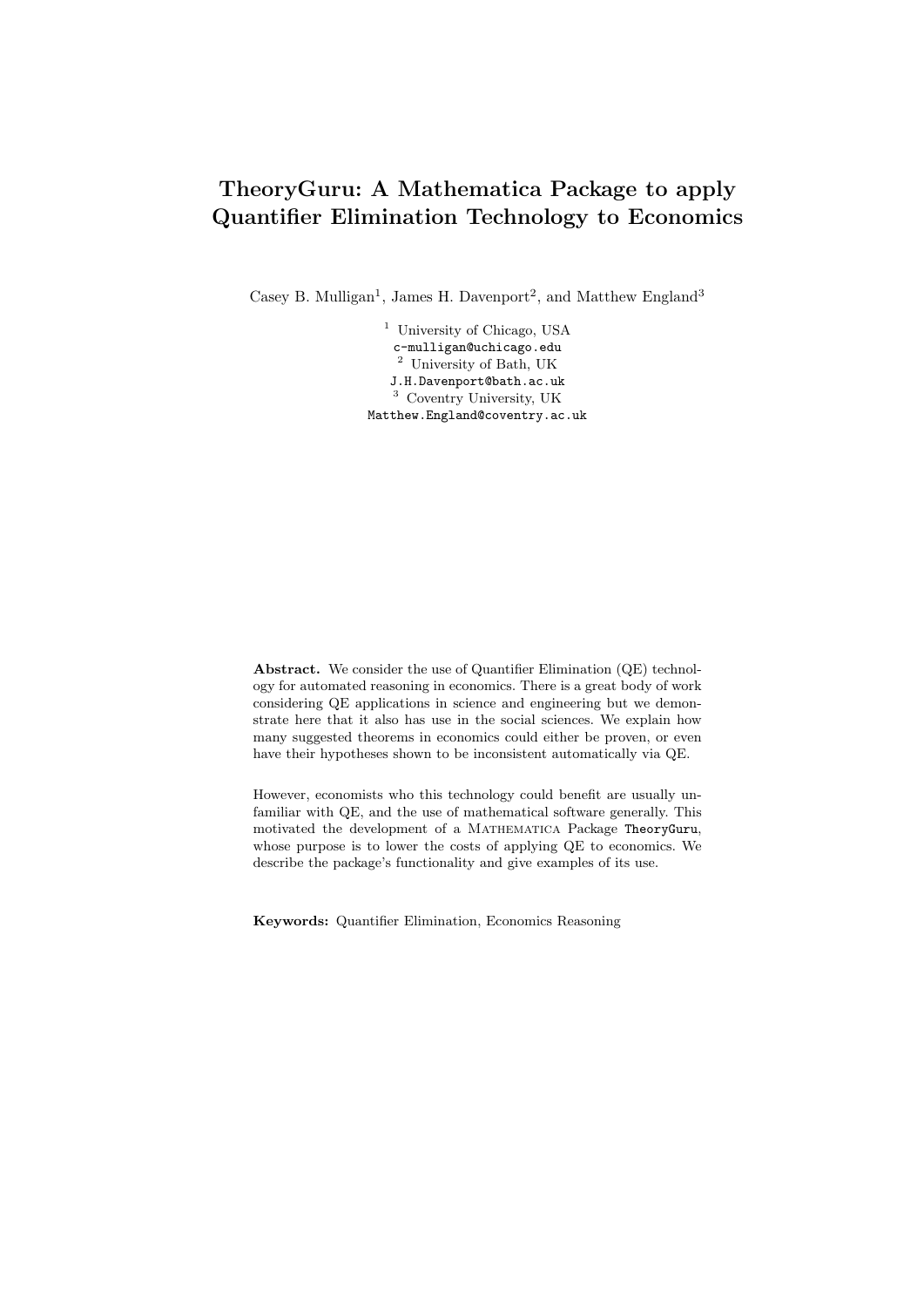#### 2 Mulligan-Davenport-England

#### 1 Introduction

A general task in economic reasoning is to determine whether, with variables  $v = (v_1, \ldots, v_n)$ , a hypotheses  $H(v)$  follow from assumptions  $A(v)$ , i.e. is it the case that  $\forall v A \Rightarrow H$ ? Ideally the answer would be **True** or **False**, but in practice life is more complicated: the answer could differ depending on the value of  $v$ ; or the assumptions could even be contradictory, i.e.  $A(v)$  alone is False.

We can categorise these possibilities via the outcome of a pair of quantified statements (Table 1). Should technology provide any one automatically then an economist gains important information: either a proof or a disproof of their theory; or an identification of where their theory may be true (a description of  $\{v : A(v) \Rightarrow H(v)\}\;$ ; or the knowledge that their assumptions contradict.

**Table 1.** Table of possible outcomes from a potential theorem  $\forall v A \Rightarrow H$ .

|                         | $\neg \exists v[A \wedge \neg H]$                           | $\exists v[A \wedge \neg H]$ |
|-------------------------|-------------------------------------------------------------|------------------------------|
| $\exists v[A \wedge H]$ | True                                                        | Mixed                        |
|                         | $\neg \exists v[A \wedge H] \mid$ Contradictory Assumptions | False                        |

Such technology could also allow for exploration. An economist could vary the question: the assumptions generating a True result can be weakened, or those generating a Mixed result strengthened, by quantifying more or less of  $v$ .

For example, we can partition v into  $v_1, v_2$  and ask for  $\{v_1 : \forall v_2 A(v_1, v_2) \Rightarrow$  $H(\boldsymbol{v}_1, \boldsymbol{v}_2)$ . The result is a formula in the free variables  $\boldsymbol{v}_1$  that weakens or strengthens the assumptions. If generated automatically the economist gains information about how to reformulate assumptions that justify their hypotheses.

#### 1.1 Quantifier Elimination

Such problems fall within the framework of Quantifier Elimination (QE): the generation of an equivalent quantifier free formula from one that contains quantifiers. QE is known to be possible over real closed fields thanks to the seminal work of Tarski [15]. Practical implementations followed with Collins' Cylindrical Algebraic Decomposition [4] and Weispfenning's Virtual Substitution [17]. There are modern implementations of QE in many computer algebra systems.

QE has found many applications within engineering and the life sciences. Recent examples include: the derivation of optimal numerical schemes [5], weight minimisation for truss design [3], and biological network analysis [1]. However, applications in the social sciences are lacking (the nearest we can find is [8]). On the few occasions when QE has been mentioned in economics it has been dismissed as infeasible, e.g. "something that is do-able in principle, but not by any computer that you and I are ever likely to see" [10]. But that dismissal is based on theoretical complexity results rather than experience with actual software applied to actual economic reasoning. Many meaningful economics problems can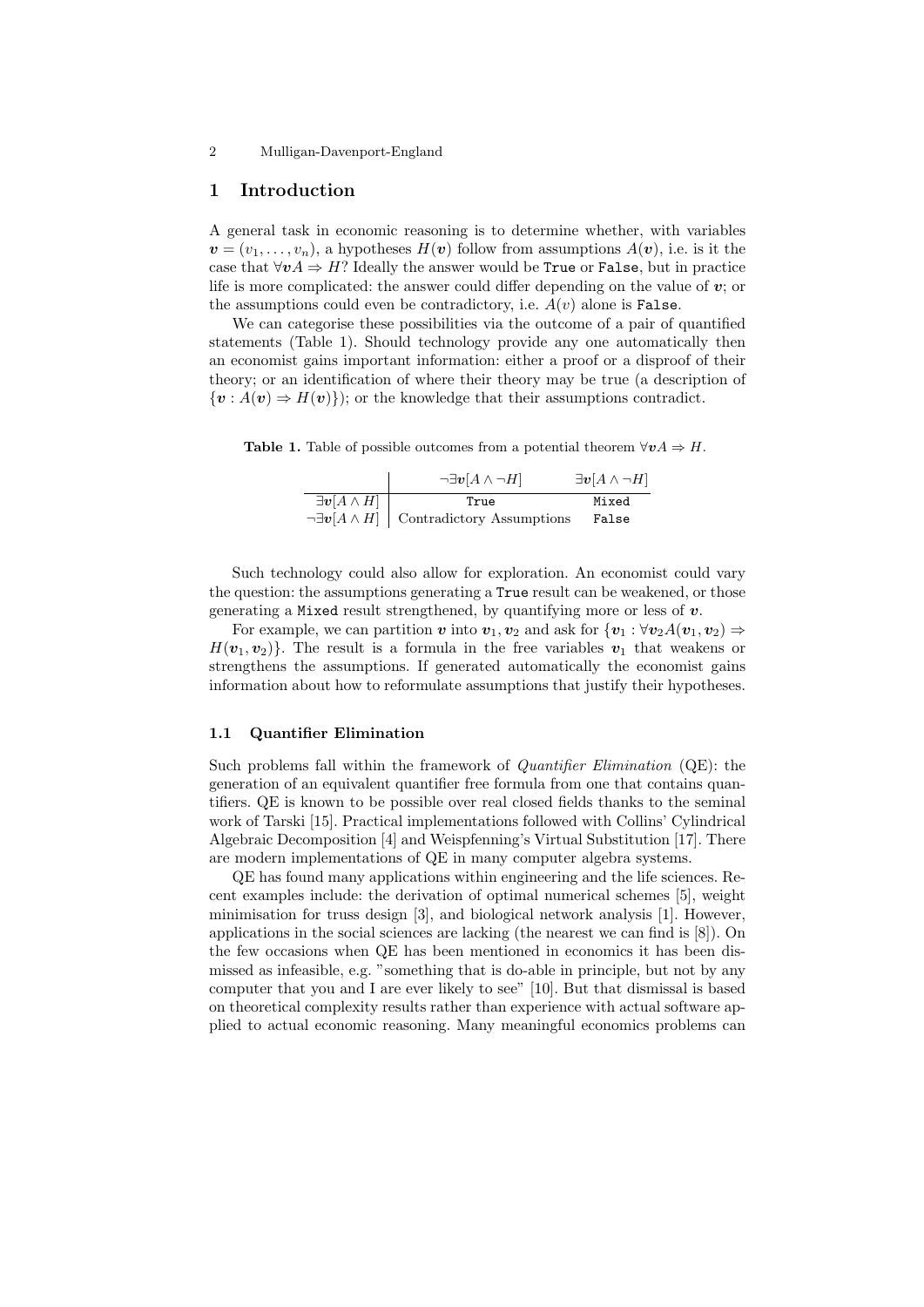be studied with modern QE implementations<sup>4</sup>, with the barrier to further use acceptance by the community, and experience with the software.

#### 1.2 New Mathematica Package TheoryGuru

This motivated the development of a new tool to aid the application of QE to economics: a package called TheoryGuru to run in the Mathematica computer algebra system [18]. This is able to parse input from economists, run some error and sanity checks, and then utilise MATHEMATIC's QE tools and offer interpretations of the results. The underlying QE tools are accessed by the Mathematica Resolve command with some of the underlying algorithms described in [11], [12], [13], [14]. The paper proceeds in Section 2 by introducing the functionality of TheoryGuru and then in Section 3 we give some examples of its use.

## 2 Functionality

#### 2.1 Main functionality

The purpose of TheoryGuru is to lower the costs of applying QE to economics. Hence it assumes the expression of reasoning in the format traditional to the field: as a conclusion to be possibly deduced from a set of assumptions. The core functionality of TheoryGuru is then as follows:

- Check for Errors: Provide warnings on likely typographical errors in variables (e.g., when a variable appears only once in the entire formula) or formula structure (e.g. the user may have confused  $=$  with  $==$ ).
- Parse input: This includes identifying from context whether a variable is a vector, scalar, or boolean; processing input given in a pretty mathematical notation (e.g. derivatives) into a format accepted by Resolve; standardizing dot products and integrals (e.g., distribute plus and alphabetically sort arguments of commutative operators);
- Adding standard assumptions: If dot products are present, then add to user assumptions the necessary and sufficient conditions for the Gramian matrix (representing dot products for all pairs of vectors) to be positive semidefinite. This rules out vectors with imaginary elements.
- Check Assumptions: The package will next check that the assumptions provided are not mutually contradictory: the situation of the bottom left entry in Table 1. This is done via a call to Resolve to check there is at least one solution to  $A(v)$  - a fully existentially quantified QE sub-problem.
- Form Main QE Input: Automatically assemble the two Tarski formulae for the main calls (as given in Table 1).

<sup>4</sup> A dataset of 45 economic reasoning examples that may be tackled with QE technology is available here: https://doi.org/10.5281/zenodo.1226892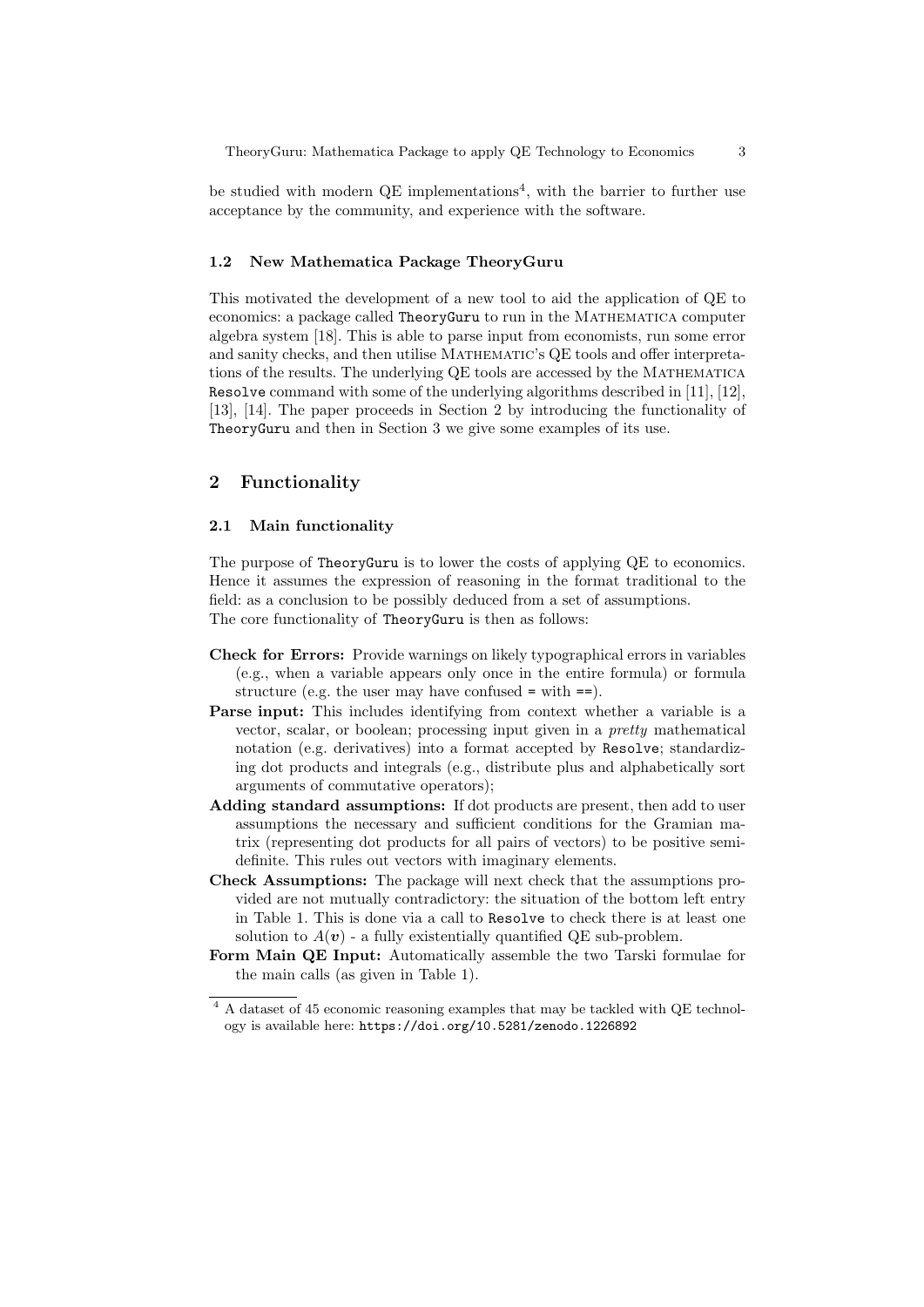- 4 Mulligan-Davenport-England
- Make Algorithm Choices: Currently this refers to (a) whether to process a universal or existential sentence and (b) the variable ordering determining the sequence for eliminating quantifiers. It is well known that the choice (b), while not affecting the correctness of the output, can have a large effect on computational resources required [6].
- Output Interpretation: Then after making the two calls to MATHEMATICA's Resolve, the package interprets the results by identifying the cell from Table 1. The package also suggests what to do next: e.g., when applicable, show a counterexample, solve simultaneous equations appearing in the assumptions, or redo the QE with some free variables.

#### 2.2 Access and documentation

To access TheoryGuru the reader will need a modern installation of Mathe- $MATICA<sup>5</sup>$  and then installation follows from simply running the command: Get["http://economicreasoning.com"] which produces an interface as in Figure 1. Not only does this install the underlying code, it also provides links to tutorials, tips, help and a large bank of examples (as shown in Figure 1). The examples are also available online at http://examples.economicreasoning.com/ as both interactive MATHEMATICA notebooks and static pdfs.



Fig. 1. Initial load screen of TheoryGuru

The main functionality is accessed via the function TheoryGuru which requires two arguments: a collection of assumptions and a hypothesis.

#### 3 Examples of TheoryGuru use

### 3.1 Tax Incidence

Our first, admittedly simple, Tax Incidence example is about the effect of a tax on buyers and sellers in a market. Each transaction involves the buyer paying price to the seller in addition to paying tax to the government. The symbolic

<sup>5</sup> The Resolve function has evolved and improved over the years and so the performance of TheoryGuru will alter correspondingly.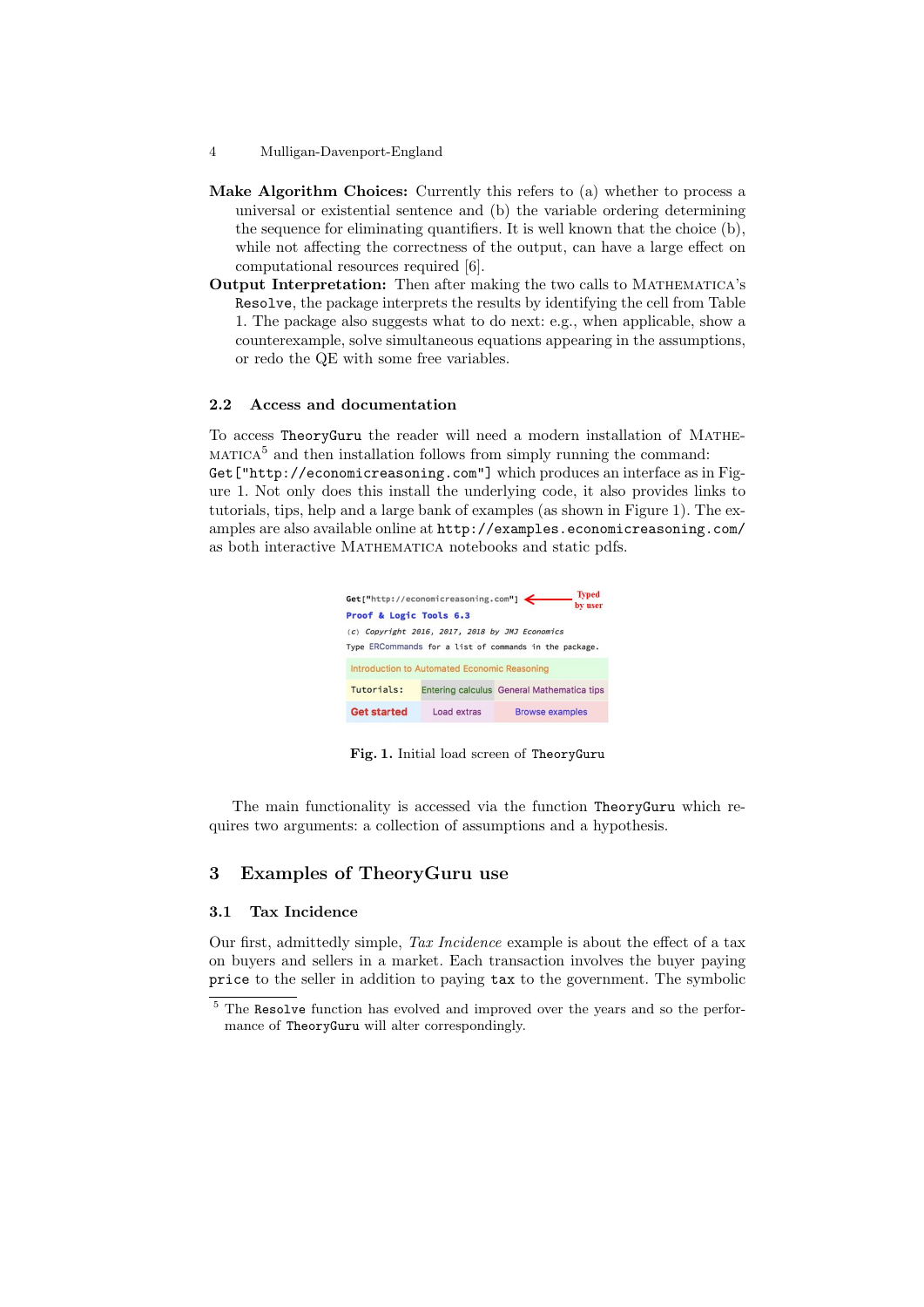functions  $demand(.)$  and  $supply(.)$  represent the quantities that buyers purchase and sellers sell, respectively, as a function of the price they pay or receive (so for the buyer that includes the tax). A market equilibrium price has the quantity demanded equal to the quantity supplied. The equilibrium condition can be input to Mathematica as shown in the top cell of Figure 2, which assigns the condition the natural language name Equilibrium.

```
ln(2) = Equilibrium = demand [price + tax] = supply [price];
\log_{10} TheoryGuru\left[\left\{\frac{\text{defquilibrium}}{\text{star}}\right\}, demand '[price + tax] < 0, supply '[price] > 0], \frac{\text{dprice}}{\text{star}} s 0]
                                 dtax
Outlate True
```
#### Fig. 2. Tax Incidence Example in TheoryGuru

The first argument of the call to TheoryGuru in the second cell of Figure 2 is a set of assumptions. The first of these is that changing the tax changes the market from one equilibrium to another<sup>6</sup>. The remaining two constrain the slope of the demand and supply curves in the neighborhood of the market equilibrium. The second argument is the hypothesis the user wishes to test, in this case whether the price impact is negative or zero.

The call causes TheoryGuru to automatically assembles Tarski formulae, in which it recognizes demand'(price+tax) and supply'(price) as partially interpreted functions [7, page 73]. Following the generic format presented above, there are two QE problems for TheoryGuru to consider: the existence of an example and the existence of a counterexample. Here the output is simple True because there is no counterexample: i.e., no way to have a positive price impact while satisfying the assumptions.

When TheoryGuru evaluates, a dashboard (Figure 3) appears summarizing the calculation and offering the user possible next steps. In the tax incidence example, the user may be wondering what else can be concluded about the price impact. The button labelled ''Deduce univariate hypotheses'' on the dashboard serves this purpose. Pressing it automatically generates a call to the function TheoryPossibilities as shown in Figure 4. Here, one or more free variables are provided by the user, or else variables are chosen by the software (giving priority to total derivative variables and alphabetical order). The assumptions are then projected on each the free variables separately (eliminating existential quantifiers from all variables except that one), with the resulting formulae simplified. In this example we discover the price impact must be strictly between 0 and −1.

Users can be forgetful or have an imperfect understanding of an economic model. In the top cell of Figure 5 no definitive conclusion about price impact is reached because the user has forgotten to constrain the supply curve's slope.

 $6$  The notation is consistent with an economist saying that he "totally differentiates the equilibrium condition". This differentiation is automatically performed by Mathematica when the TheoryGuru function is evaluated.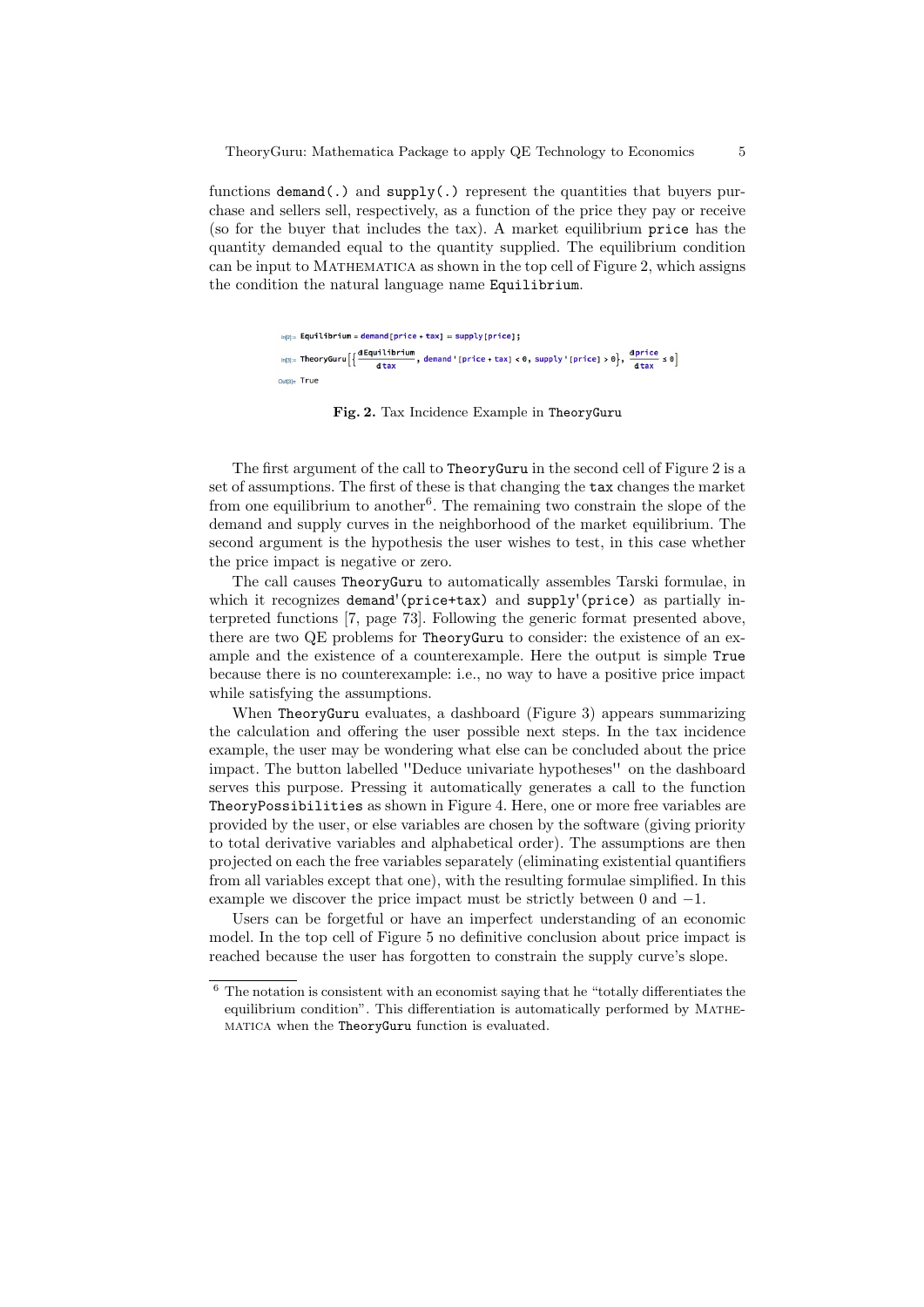6 Mulligan-Davenport-England

| TheoryGuru 6.3 Dashboard                                                                                                                                            |
|---------------------------------------------------------------------------------------------------------------------------------------------------------------------|
| Most recent function: TheoryGuru<br>Most recent method: Contradiction<br>Most recent conclusion:<br>True<br><b>System dimensions:</b><br>3<br><b>System status:</b> |
| Show space                                                                                                                                                          |
| Show unnecessary assumptions                                                                                                                                        |
| <b>Show instance</b>                                                                                                                                                |
| Solve equations only                                                                                                                                                |
| Show assumptions in column                                                                                                                                          |
| Deduce univariate hypotheses                                                                                                                                        |
| TheoryGuru default options<br>Destination notebook for Dashboard output                                                                                             |

Fig. 3. The TheoryGuru Dashboard

| ]//OtherTools'TFPrintL;                                                                                        | $\ln(4)$ TheoryPossibilities[{(* optional: replace this comment with a list of variables *)} |
|----------------------------------------------------------------------------------------------------------------|----------------------------------------------------------------------------------------------|
| Using MostRecentAssumption and<br>Forming hypotheses from $\left\{\frac{\text{dprice}}{\text{dtax}}\right\}$ . | <b>Automatically typed</b><br>by clicking<br>dashboard                                       |
| $-1 < \frac{dprice}{dtax} < 0$                                                                                 |                                                                                              |

Fig. 4. TheoryPossibilities call from dashboard button to propose new hypothesis



Fig. 5. Example use of TheorySufficient to recommend additional assumptions.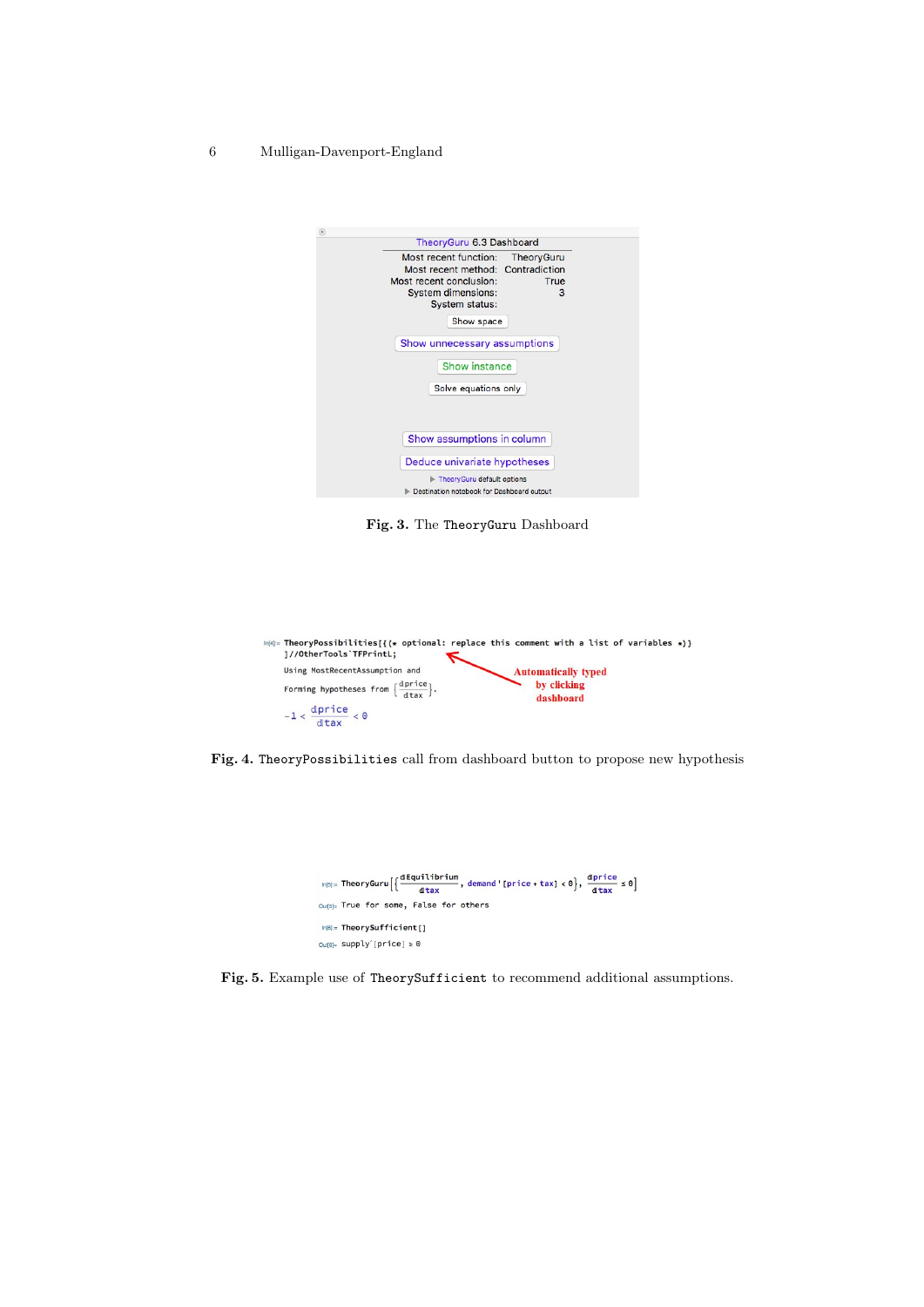The forgotten assumption can be discovered with TheorySufficient. It assembles the formula  $A \wedge \neg H$  defining counterexamples. It then projects that set on each of the axes (3 in this example). It then shows the disjunction of each formula, after each is simplified based on the assumptions and then negated. Here two formulae are discarded because they are **False** or identical to  $H$ . The third is the missing supply-slope restriction output in the second cell of Figure 5. Note that, by construction, any of TheorySufficient's disjunction branches, together with the user's (insufficient) assumptions, imply the user's hypothesis.

#### 3.2 Gender Wage Gap

We now look at a more involved *Gender Wage Gap* example which studies the effect of wage inequality on women's supply of human capital to the market. Women are assumed to have (possibly correlated) skills  $h$  and  $r$  in market work and non-market activities, respectively. These skills have a population distribution modelled with the joint density function  $f(h, r)$ , which is normalized to have unconditional means of zero. Women work if and only if their non-market log wage  $r + \mu_r$  is less than  $\sigma h + \mu_w$ , their market log wage. It follows that mean non-market and market log wages are  $\mu_r$  and  $\mu_w$ , respectively. In this experiment, the employment rate of women is  $p(\sigma, \mu_w - \mu_r)$  as defined in the top cell of Figure 6, and the average skill in the market is  $H(\sigma, \mu_w - \mu_r)$  as defined in the next cell.

$$
h(7):= P[\sigma_{\perp}, \text{meangap}_{\perp}] = \int_{-\infty}^{\infty} \int_{-\infty}^{\infty} h^{-\text{meangap}} f[h, r] dr dh;
$$
  
\n
$$
h(8):= H[\sigma_{\perp}, \text{meangap}_{\perp}] = \frac{\int_{-\infty}^{\infty} \int_{-\infty}^{\infty} h^{-\text{meangap}} h f[h, r] dr dh}{p[\sigma, \text{meangap}]};
$$
  
\n
$$
h(9):= DefineExperiment = \left\{ \frac{dP[\sigma, \mu R - \mu W]}{dz} \right\} = \frac{d\mu w}{dz} = \theta, \frac{d\sigma}{dz} > \theta \};
$$
  
\n
$$
h(10):= A1! PeopleOffthe Margin = \int_{-\infty}^{\infty} f[h, \mu w - \mu R + h \sigma] dh = \int_{-\infty}^{\infty} h f[h, \mu w - \mu R + h \sigma] dh = \int_{-\infty}^{\infty} h^2 f[h, \mu w - \mu R + h \sigma] dh = \theta;
$$
  
\n
$$
h(11):= PeopleOntheMargin = Not[AlIPeopleOfftheMargin];
$$

Fig. 6. Defining variables for the Gender Wage Gap example

In [9] the Gaussian model is used to show how wage inequality, as modelled by  $\sigma$ , affects the average skill in the market. However, the selection rule result – that is, the effect of  $\sigma$  on H holding constant p by varying  $\mu_r$  – does not require the Gaussian assumption. To show this, we define z to be any change in  $\sigma$  and  $\mu_r$  that increases  $\sigma$  and holds p constant, as defined in the third cell of Figure 6. Figure 7 then assigns natural language to two definitions (top and bottom cells) as well as two restrictions on partially interpreted functions (middle cells).

The top cell of Figure 8 shows that DefineExperiment allows for a positive skill impact to be deduced from the assumed properties of the partially interpreted functions. In economics terms: inequality increases the average skill that women supply to the market, thereby narrowing the measured wage gap.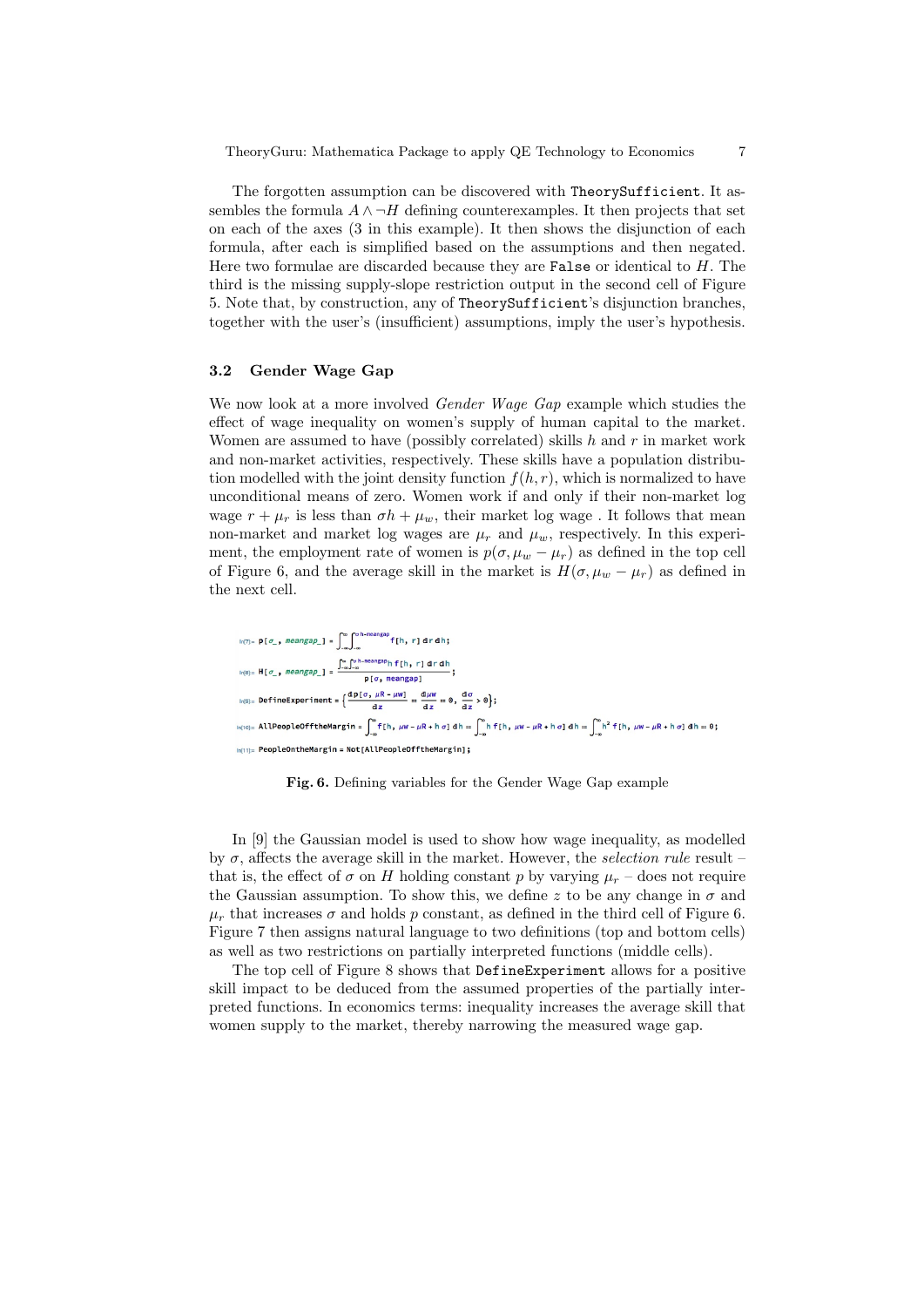8 Mulligan-Davenport-England

```
ln[12] = PositiveEmployment = p[\sigma, \mu R - \mu w] > 0;
\ln_{[13]=} \text{InequalityOntheMargin} = \frac{\int_{-\infty}^{\infty} h^2 f(h, \mu w - \mu R + h \sigma] \, dh}{\int_{-\infty}^{\infty} f(h, \mu w - \mu R + h \sigma] \, dh} > \left( \frac{\int_{-\infty}^{\infty} h f(h, \mu w - \mu R + h \sigma] \, dh}{\int_{-\infty}^{\infty} f(h, \mu w - \mu R + h \sigma] \, dh} \right)^2 \wedge \text{PeopleOntheMargin, }\ln(14) = \text{ProbabilityProperties} = \left\{ \int_{-\infty}^{\infty} f(h, \mu w - \mu R + h \sigma) \, dh \ge 0, \int_{-\infty}^{\infty} h^2 f(h, \mu w - \mu R + h \sigma) \, dh \ge 0, \right\}\frac{\int_{-\infty}^{\infty} h^2 f(h, \mu w - \mu R + h \sigma] \, dh}{\int_{-\infty}^{\infty} f(h, \mu w - \mu R + h \sigma] \, dh} \ge \left( \frac{\int_{-\infty}^{\infty} h f(h, \mu w - \mu R + h \sigma] \, dh}{\int_{-\infty}^{\infty} f(h, \mu w - \mu R + h \sigma] \, dh} \right)^2 \, \text{V} \text{Note} \text{People} \text{On the } M \text{arg} \text{in} \right\};ln[15]= SkillImpact = \frac{dH[\sigma, \mu R - \mu W]}{dz};
```
Fig. 7. Further definitions and restrictions to the Gender Wage Gap example.

```
In[16]:= TheoryGuru [{DefineExperiment, ProbabilityProperties, PositiveEmployment,
                PeopleOntheMargin, InequalityOntheMargin}, SkillImpact > 0]
Outline True
In[17]= TheorySpace[]//OtherTools'TFPrintL;
           Using MostRecentTheory.
           \Big\{\frac{{\rm d}\mu{\rm R}}{{\rm d} z}\:,\:\frac{{\rm d}\mu{\rm w}}{{\rm d} z}\:,\:\frac{{\rm d}\sigma}{{\rm d} z}\:,\:\int_{-\infty}^\infty f\left(h\:{,}\\:h\:\sigma\:\textit{-}\:\mu{\rm R}\:\textit{+}\:\mu{\rm w}\right)\: {\rm d} h\:\textit{,}\:\int_{-\infty}^\infty h\:\:f\left(h\:{,}\:\:h\:\sigma\:\textit{-}\:\mu{\rm R}\:\textit{+}\:\mu{\rm w}\right)\: {\rm d} h\:\textit{,}\int_{-\infty}^{\infty} h^2 f(h, h \sigma - \mu R + \mu w) dh, \int_{-\infty}^{\infty} \int_{-\infty}^{h \sigma - \mu R + \mu w} f(h, r) dr dh, \int_{-\infty}^{\infty} \int_{-\infty}^{h \sigma - \mu R + \mu w} h f(h, r) dr dh \}
```
Fig. 8. Evaluating the Gender Wage Gap Example

At first glance, the gender wage gap example appears to involve integrable probability density functions rather than the scalar variables required by the QE algorithms employed by Mathematica's Resolve function. But the reasoning in this and many other examples depends on the probability density functions only as they are summarized by various scalars. TheoryGuru automatically discovers these scalar variables, which can be viewed by the user who clicks ''Show space'' on TheoryGuru's dashboard. The result of that click is the last cell of Figure 8.

### 4 Final Thoughts

We have demonstrated how economic reasoning may be automated using QE procedures and how the TheoryGuru tools greatly reduce the costs to an economist of accessing that technology. Future work will involve not only increasing the breadth of economics examples that can be tackled, but also considering how the underlying technology could be optimised for such examples, whose structure is often not well represented in the broader QE literature.

#### References

1. Bradford, R., Davenport, J., England, M., Errami, H., Gerdt, V., Grigoriev, D., Hoyt, C., Košta, M., Radulescu, O., Sturm, T., Weber, A.: A case study on the parametric occurrence of multiple steady states. In: Proc. ISSAC '17. pp. 45–52. ACM (2017)